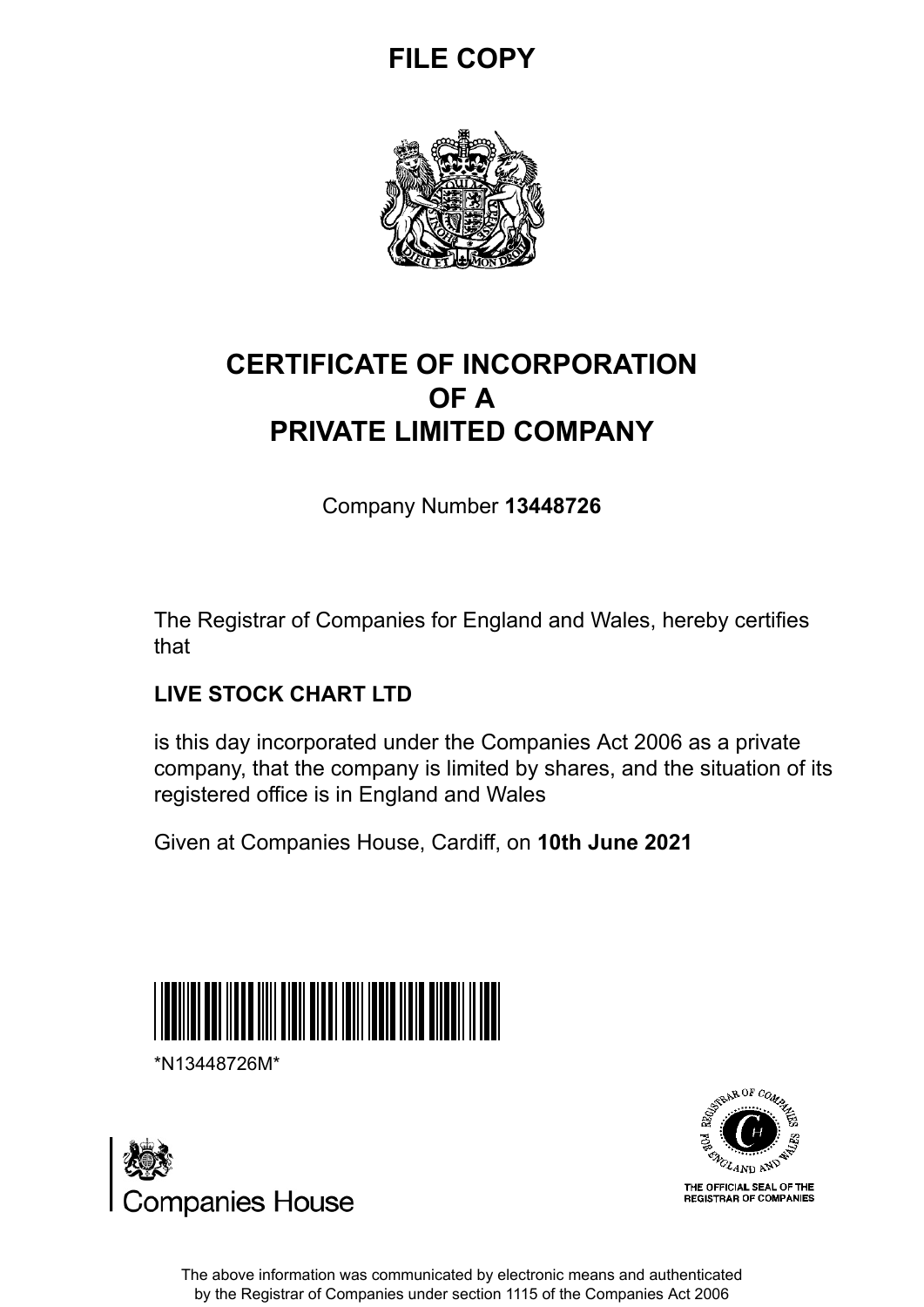



### **Application to register a company**

*Received for filing in Electronic Format on the:* **09/06/2021** *XA6BAU0G*



*Company Name in full:*

#### **LIVE STOCK CHART LTD**

*Company Type:* **Private company limited by shares**

*Situation of Registered Office:*

*Proposed Registered Office Address:*

**71-75 SHELTON STREET LONDON ENGLAND WC2H 9FD**

**England and Wales**

*Sic Codes:* **66300**

*I wish to entirely adopt the following model articles:* **Private (Ltd by Shares)**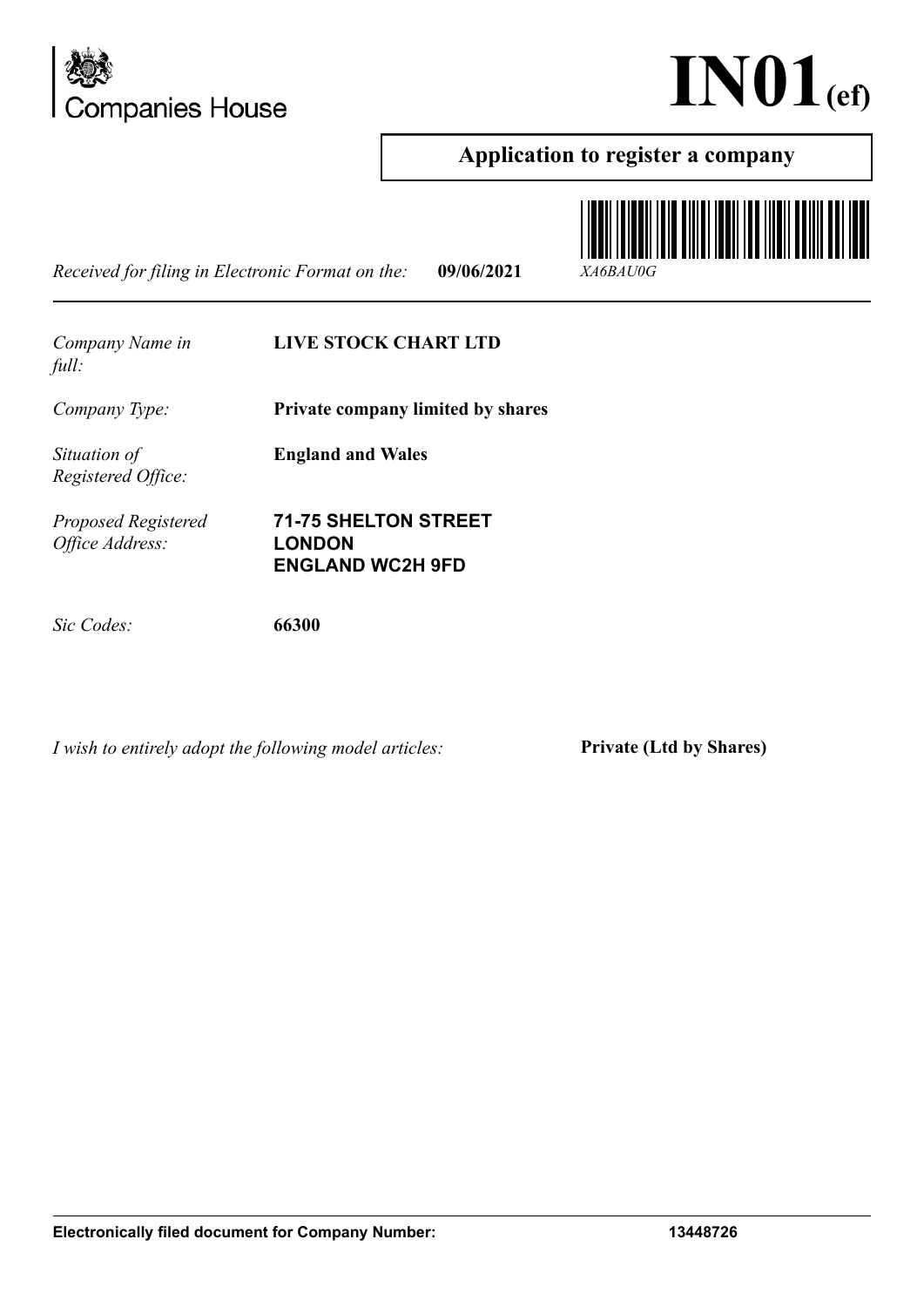### *Company Director 1*

| Type:                                |              | Person                                   |              |                                                  |
|--------------------------------------|--------------|------------------------------------------|--------------|--------------------------------------------------|
| Full Forename(s):                    |              | <b>TANG</b>                              |              |                                                  |
| Surname:                             |              | <b>ZHIHAO</b>                            |              |                                                  |
| Former Names:                        |              |                                          |              |                                                  |
| Service Address:                     |              | <b>LONDON</b><br><b>ENGLAND WC2H 7PS</b> |              | <b>FLAT 39 VALE ROYAL HOUSE 36 NEWPORT COURT</b> |
| Country/State Usually<br>Resident:   |              | <b>ENGLAND</b>                           |              |                                                  |
| Date of Birth:<br><i>Occupation:</i> | $**/10/1975$ | <b>FINANCIAL CONSULTANT</b>              | Nationality: | <b>CHINESE</b>                                   |

*The subscribers confirm that the person named has consented to act as a director.*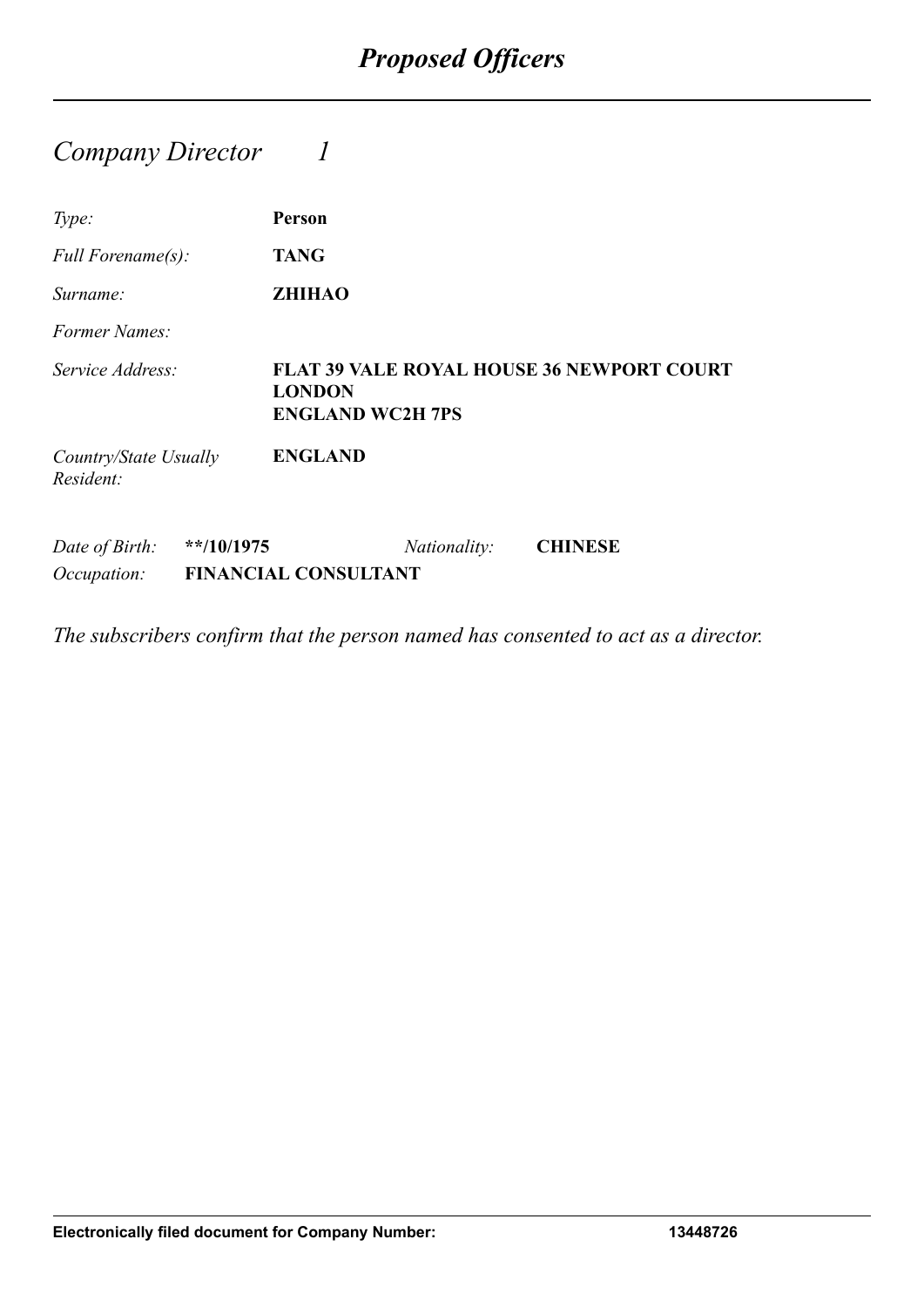*Class of Shares:* **ORDINARY** *Currency:* **GBP** *Prescribed particulars*

*Number allotted* **80000** *Aggregate nominal value:* **80000**

#### **FULL RIGHTS REGARDING VOTING, PAYMENT OF DIVIDENDS AND DISTRIBUTIONS**

#### **Statement of Capital (Totals)**

| Currency: | GBP | Total number of shares:        | 80000 |
|-----------|-----|--------------------------------|-------|
|           |     | Total aggregate nominal value: | 80000 |
|           |     | Total aggregate unpaid:        |       |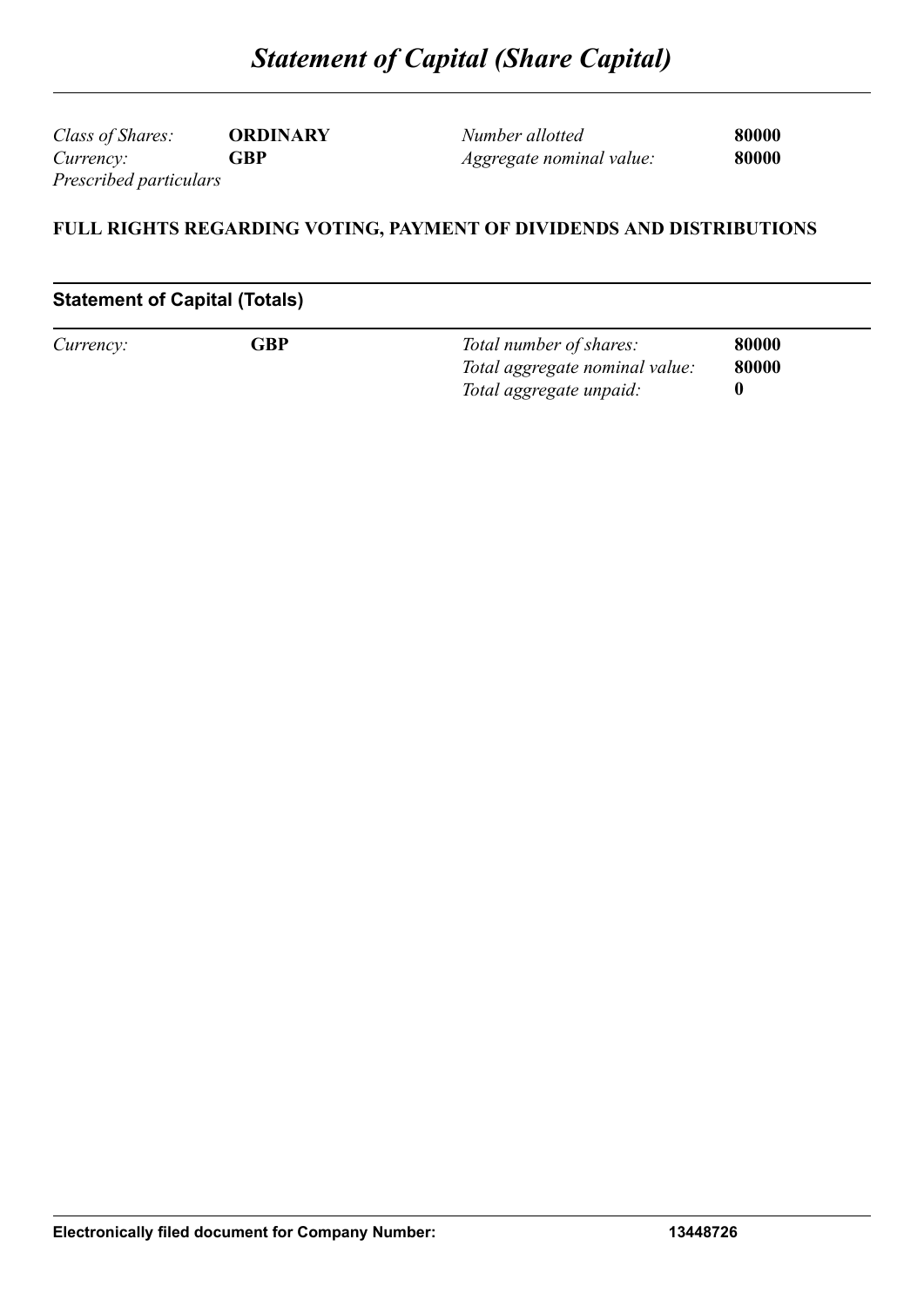#### *Name:* **TANG ZHIHAO**

| Address | <b>FLAT 39 VALE ROYAL</b> | Class of Shares:        | <b>ORDINARY</b> |
|---------|---------------------------|-------------------------|-----------------|
|         | <b>HOUSE 36 NEWPORT</b>   |                         |                 |
|         | <b>COURT</b>              | Number of shares:       | 80000           |
|         | <b>LONDON</b>             | Currency:               | <b>GBP</b>      |
|         | <b>ENGLAND</b>            | Nominal value of each 1 |                 |
|         | WC2H 7PS                  | share:                  |                 |
|         |                           | Amount unpaid:          | 0               |
|         |                           | Amount paid:            |                 |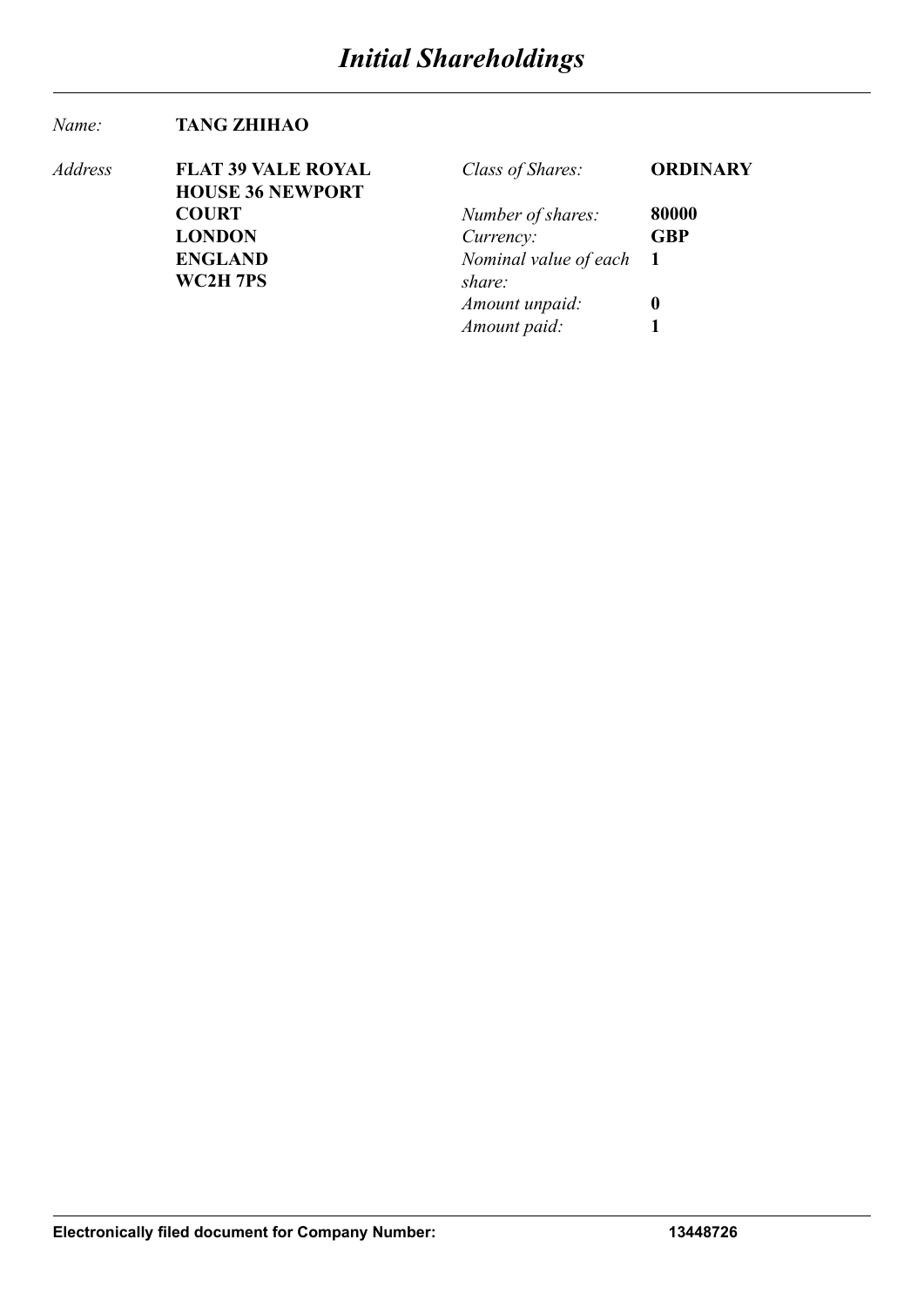**Statement of initial significant control**

**On incorporation, there will be someone who will count as a Person with Significant Control (either a registerable person or relevant legal entity (RLE)) in relation to the company**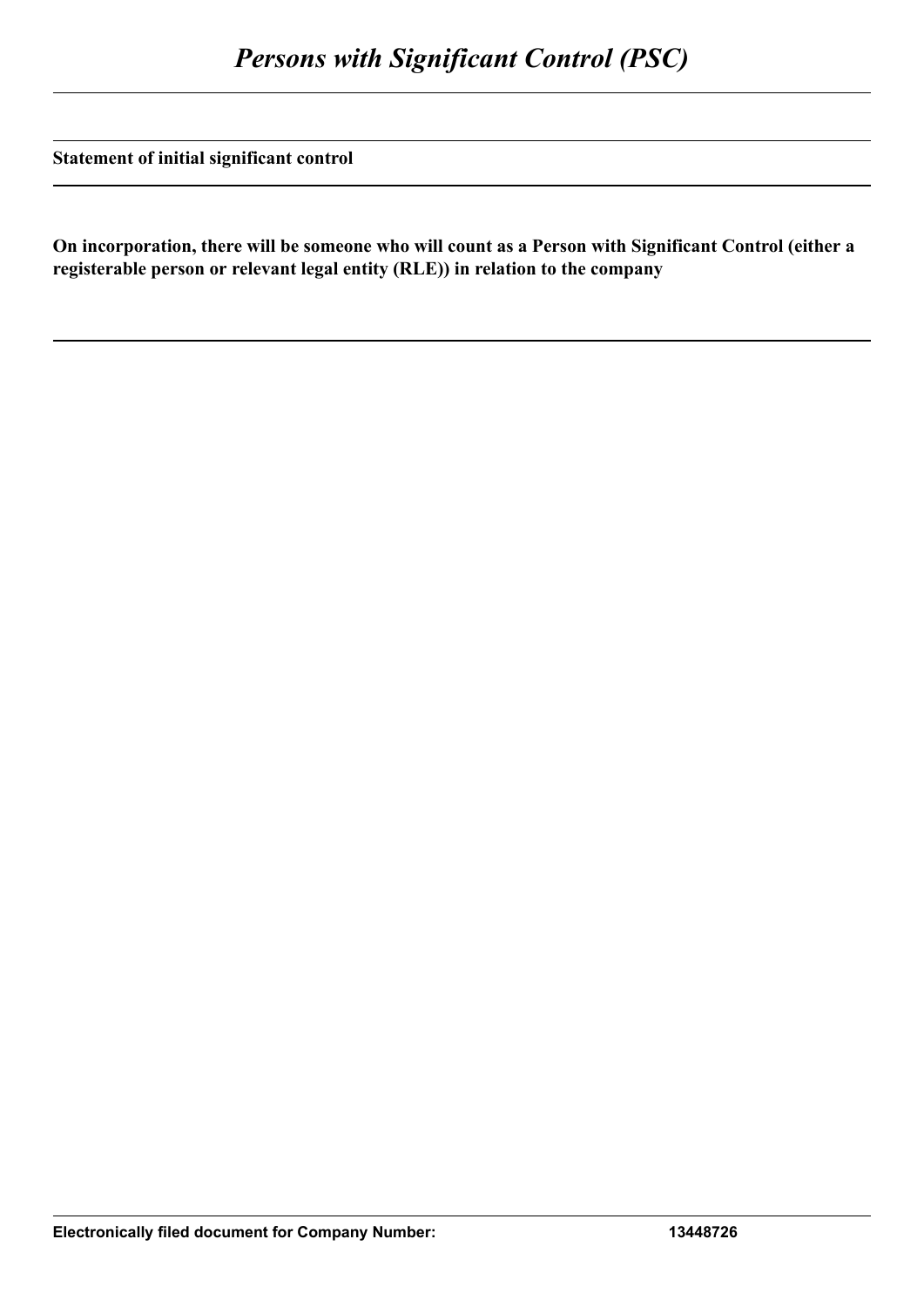| Names:                             | <b>TANG ZHIHAO</b>                                                                              |
|------------------------------------|-------------------------------------------------------------------------------------------------|
| Country/State Usually<br>Resident: | <b>ENGLAND</b>                                                                                  |
| $*$ $10/1975$<br>Date of Birth:    | <b>CHINESE</b><br><i>Nationality:</i>                                                           |
| Service Address:                   | <b>FLAT 39 VALE ROYAL HOUSE 36 NEWPORT COURT</b><br><b>LONDON</b><br><b>ENGLAND</b><br>WC2H 7PS |

*The subscribers confirm that each person named as an individual PSC in this application knows that their particulars are being supplied as part of this application.*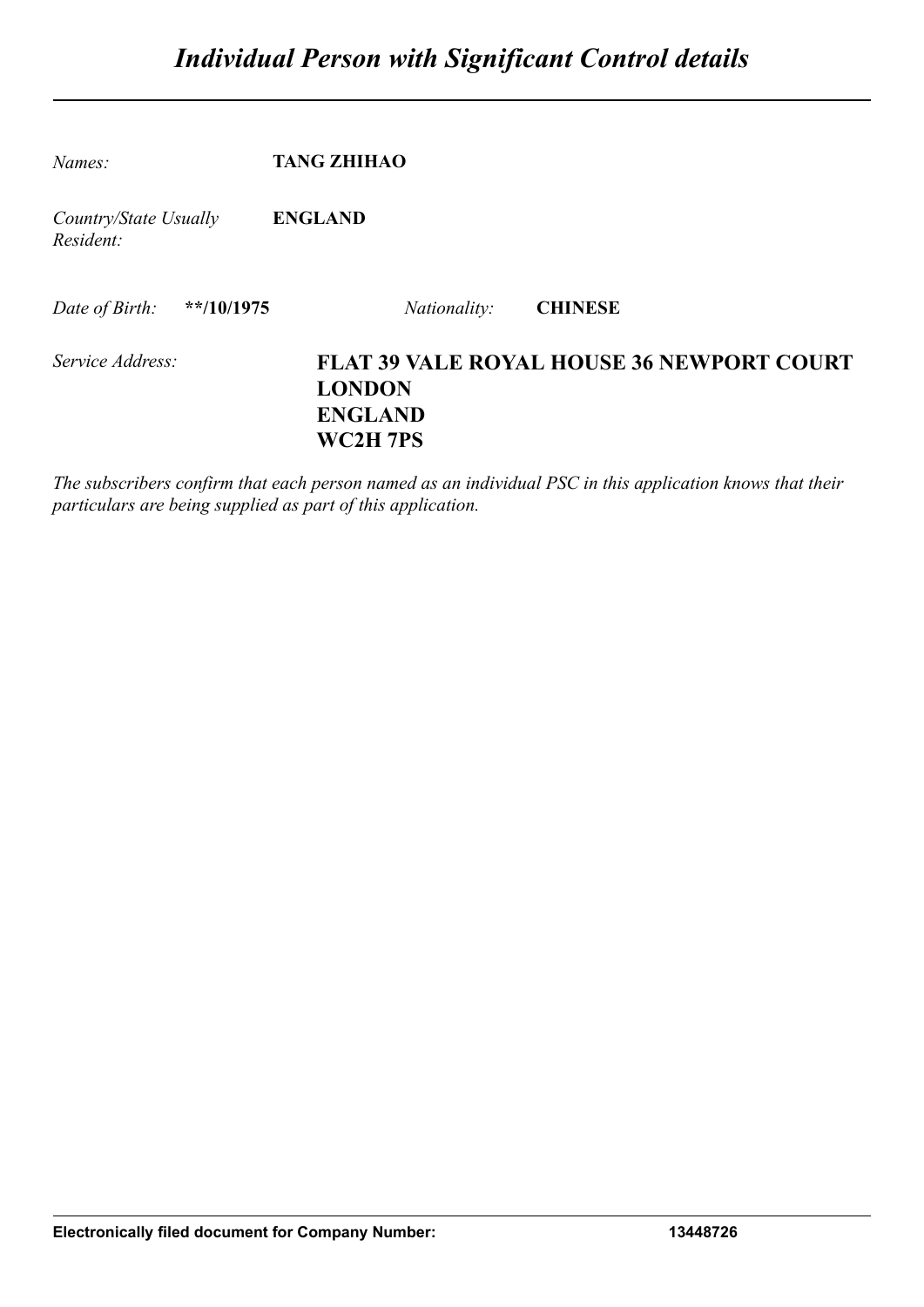| <b>Nature of control</b> | The person holds, directly or indirectly, 75% or more of the<br>voting rights in the company.                                  |
|--------------------------|--------------------------------------------------------------------------------------------------------------------------------|
| <b>Nature of control</b> | The person holds, directly or indirectly, 75% or more of the<br>shares in the company.                                         |
| <b>Nature of control</b> | The person has the right, directly or indirectly, to appoint or<br>remove a majority of the board of directors of the company. |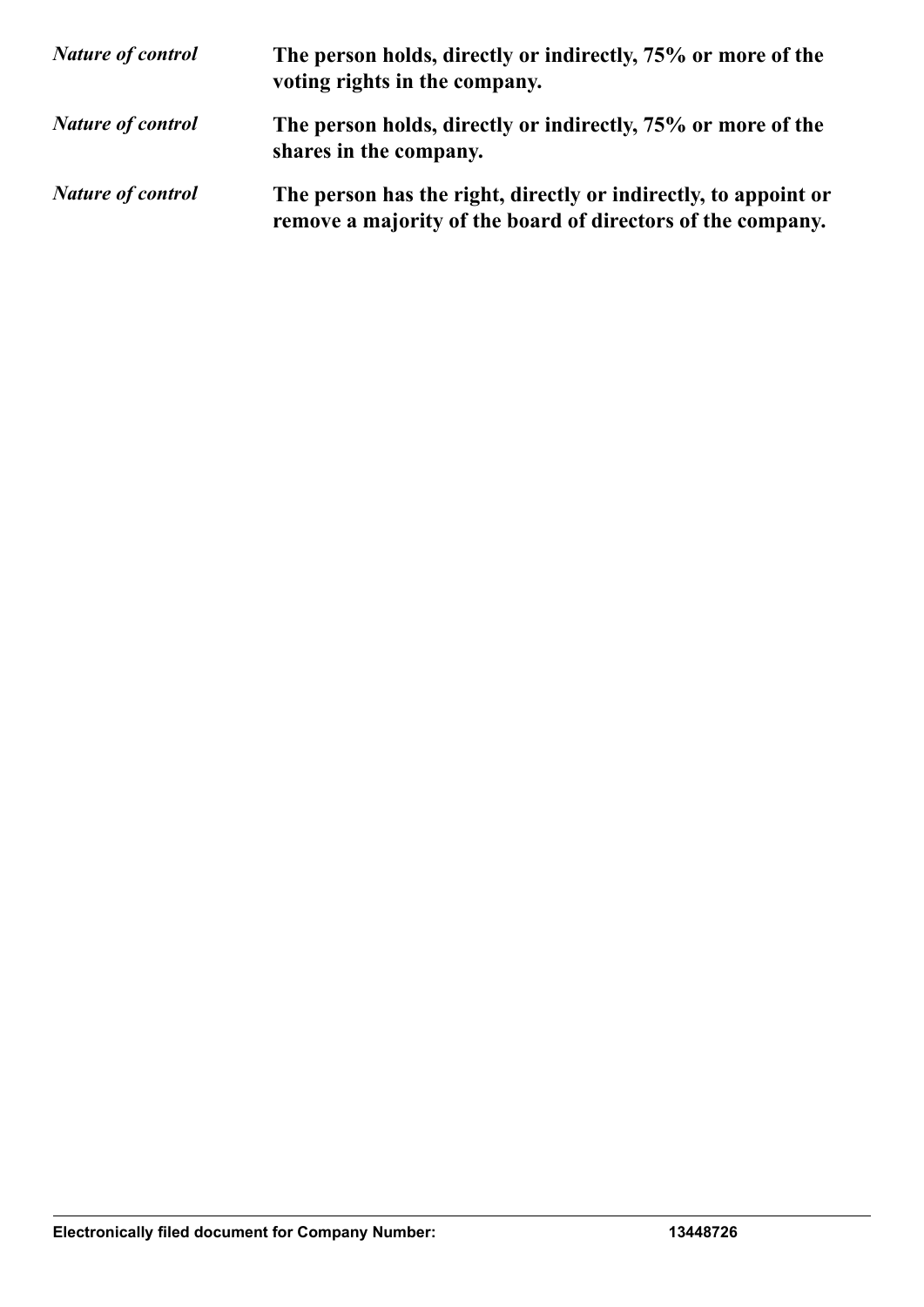*I confirm the requirements of the Companies Act 2006 as to registration have been complied with.*

*Authenticated* **YES**

*Name:* **TANG ZHIHAO**

## *Authorisation*

*Authoriser Designation:* **subscriber** *Authenticated* **YES**